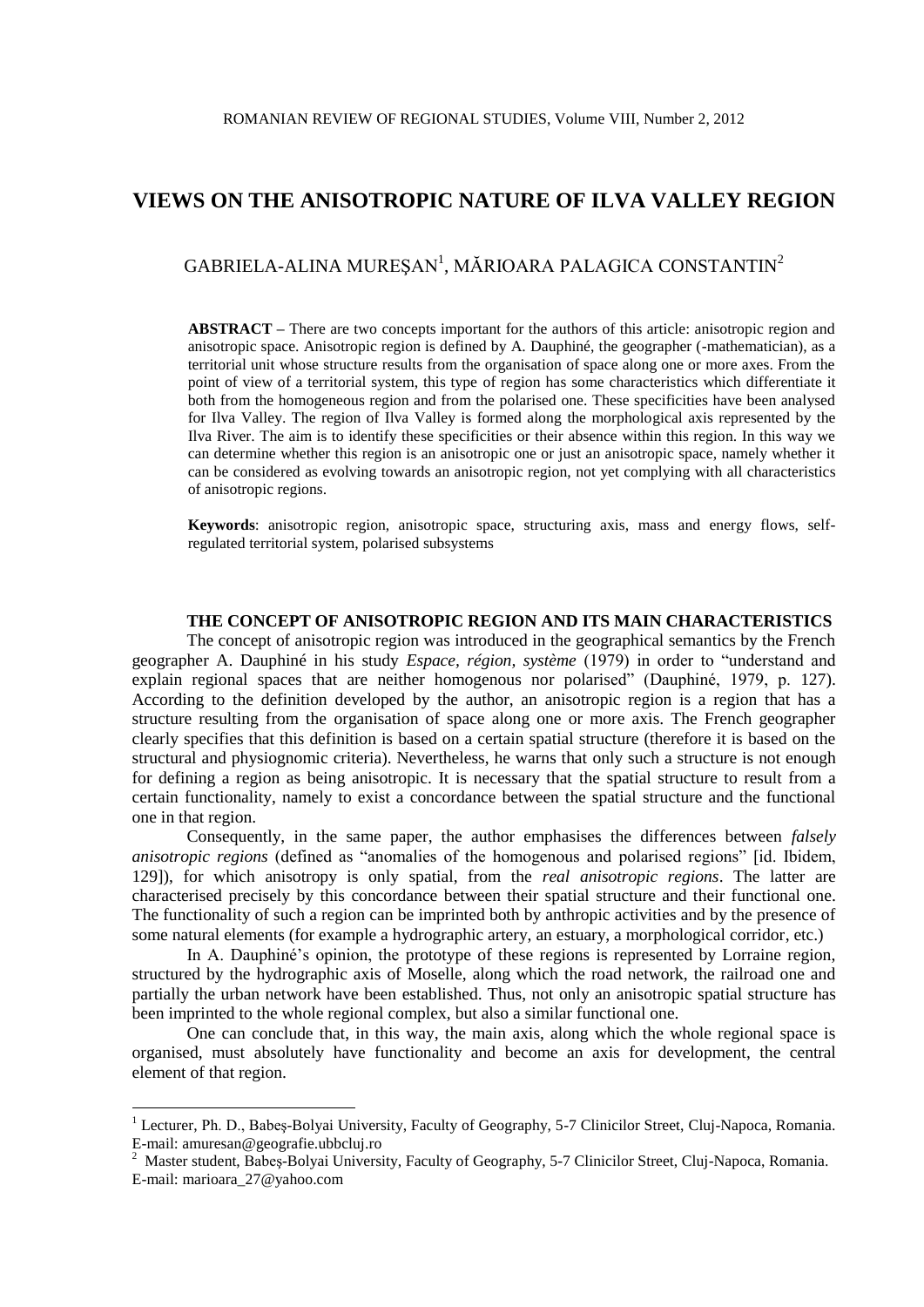#### GABRIELA-ALINA MUREŞAN and MĂRIOARA PALAGICA CONSTANTIN

A. Dauphiné lists some basic characteristics for such regional territorial systems:

1. the presence of a structuring axis along which major flows circulate;

2. a continuous exchange of mass, energy and information with its surroundings (he calls it "the environment of the region"):

3. the relationships between the region and its environment are unequal, being more numerous and more intense from the environment towards the region than the other way around. In other words, the inputs in the system are much higher than the outputs.

4. the flows of mass, energy and information within the region are dissymmetrical, generating functional inequalities and therefore significant spatial disparities evident in the opposition central space – peripheral space;

5. due to these flows, the anisotropic region is in a dynamic equilibrium, which gives it a certain stability. Thus the anisotropic spatial structure is an irreversible one, as compared to the functional one, which can change under the pressure of the external environment;

6. the region functions as a self-regulated system, being characterised by positive selfregulatory loops (for example the existence of a natural axis will draw a road axis, a railway one or a fluvial one, followed by other types of activities, etc.). The overlapping of axes will result in an accumulation of functions that strengthen both the spatial structure and the functional one, of anisotropic type;

7. any territorial system of this type is formed out of several subsystems, the most important ones being located along the structuring axis. These are polarized by centres of lower rank, yet the whole region is not polarised by only one centre;

8. the inter-relations among the polarised subsystems are always compulsory connected in series (the outputs of a subsystem represent inputs for the following subsystem);

9. there are also peripheral spatial subsystems, located on each side of the central axis which often represent only pure aggregates (there are few or none inter-relations among them). Nevertheless, they are integrated into the regional space through the relations they have with the structuring axis (connection in parallel, two or more subsystems have the same inputs that come from the main axis).

Dauphiné advances some undeveloped theories in which he explains the mechanisms of formation of anisotropic regions, identifying two big categories of regions from this point of view: *seaside systems* (the structuring axis is represented by the seaside) and *interior systems*, in the interior of the states. The latter are almost always generated along a major transportation axis, which has a double function: on the one hand, it determines the development of that region, yet favouring the centres (subsystems) located along the axis and, on the other hand, it allows the diffusion of this development. In this way, the transportation axis, which becomes the development axis, contributes to the emergence of spatial disparities between a central, privileged space and a peripheral, marginalised one.

P. Cocean (2010, p. 107) summarises the main structural and genetic characteristics of anisotropic regions in a sole definition: "entities of elongated form (strip, axis, corridor) [...]. They stand out through the existence of successive, in series, polarising centres located in the central part of the unit". They are generated by "the grouping of the habitats and activities on the seashore [...], along the rivers [...], transportation routes [...], in morphological corridors [...], at the contact between two landforms [...], in elongated depressions [...]".

Other researchers concerned with the issue of anisotropic regions (P. Cocean, C. N. Botan, 2007) add to these characteristics the function of transit which many territorial entities of this type have (Siret Corridor, Upper Prahova Valley, Someşul Mare Valley). They start from the premise that the flows specific to the region are generated mainly from its exterior, by allochton polarising centres. In their opinion, "the nature of connection corridor of the anisotropic units is their main functional trait" (P. Cocean, C. N. Botan, 2007, p. 11). We do agree that the function of transit is indeed a main trait of anisotropic regions, but not always the most important one. Thus, in the case of seaside regions with tourism function (as the Black Sea seaside or the French Riviera, which can be considered anisotropic regions) or even some interior regions that are dominated by tourism, the flows oriented towards and from the region prevail as value over the flows of transit, even though the latter exist. In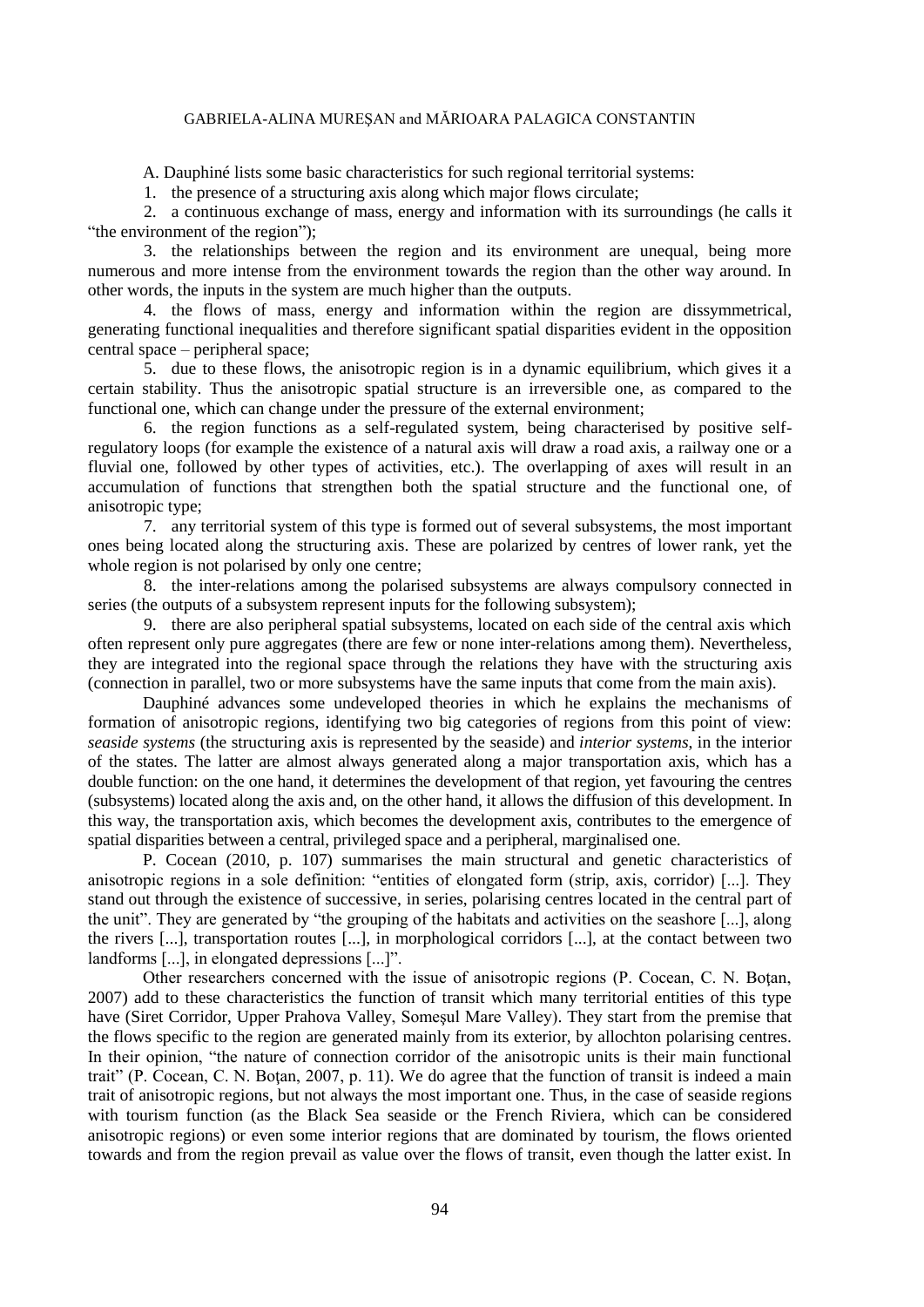#### VIEWS ON THE ANISOTROPIC NATURE OF ILVA VALLEY REGION

other regions, the flows that cross that territorial unit have a much higher intensity than those oriented towards or from the region to the exterior.

The same authors introduce a related concept, the one of anisotropic space, which, in their opinion, would represent an inferior form of evolution of a territorial system with such characteristics or, in other words, a developing anisotropic region. It is a territorial unit that does not comply with all criteria in order to be included wholly into the category of anisotropic regions. They even give some examples of regions and spaces with anisotropic character which can be found in Romania.

## **ILVA VALLEY. ANISOTROPIC REGION OR ANISOTROPIC SPACE**

Ilva Valley<sup>3</sup>, as a morphological and hydrographical unit, is part of the Bârgău Mountains. The Ilva River, along with its left tributary, the Leşu River, contributes to the fragmentation of this mountainous unit into several sections. The valley is formed out of alternation of gorges and small depression basins in which settlements were established (Figure 1).



**Figure 1.** *Ilva Valley. Anisotropic spatial structure*

The region formed along the valley under analysis fulfils, at a first glance, the premise of a region or at least of a space characterised by anisotropy. The idea of interpreting this region as an anisotropic one started from the identification of a first specific feature of such a region: the presence of a major structuring axis along which there are important flows. The specific physiognomy derives from this, namely the elongated shape of corridor type, band or axis.

As a consequence, the area will be further analysed considering the specific traits of anisotropic regions (both structural and functional) in order to try to establish if it can be considered anisotropic.

<u>.</u>

<sup>&</sup>lt;sup>3</sup> The name used for the morphological and hydrographical unit under analysis is *Ilva Valley*. Yet, all settlements along the Ilva Valley include "Ilva" in their name; therefore, the region could bear the name "*The Valley of the Ilvas*".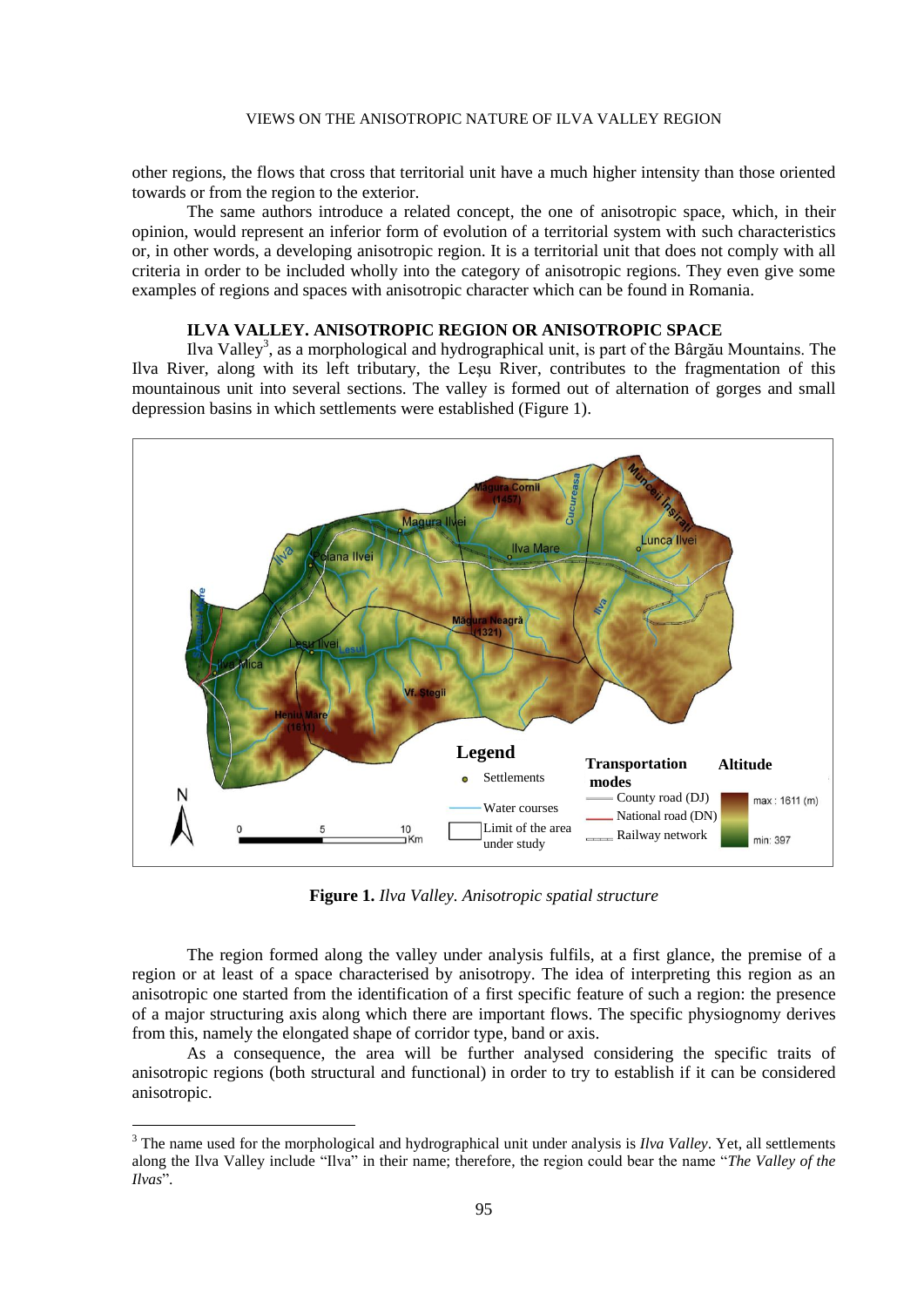#### GABRIELA-ALINA MUREŞAN and MĂRIOARA PALAGICA CONSTANTIN

1. The spatial structure of Ilva Valley is imposed by the main river artery (Ilva River) along with its tributary, the Leşu River. Thus, the Ilva becomes the central axis of this territorial unit, along which the whole regional complex is structured. The settlements were established along the same longitudinal direction, given by the river network. The five main settlements are commune centres (Ilva Mică, Poiana Ilvei, Măgura Ilvei, Ilva Mare and Lunca Ilvei). Their precincts are located very near the main river artery. Leşu Ilvei commune adds up to the list, being located on the Leşu River. Rural settlements had been established since the  $16<sup>th</sup>$  century (Ilva Mică), and continued in the following centuries. The last was Lunca Ilvei, which was established in 1956 as a division of Ilva Mare.

Important flows go along the major central axis. This is done through the railway and road routes that cross the region.

2. There is a continuous exchange of mass, energy, information between the region and its environment. The flows are oriented both from the exterior ("active environment", as Dauphiné calls it) towards the region, as well as the other way around, from the region towards the exterior ("passive environment"). Mainly energy, mass (represented by manufactured and agricultural goods, etc.), and information flows go towards Ilva Valley, along with flows of people and capital. The latter ones are mainly generated by tourism-related activities. They have been greatly developed in the last two decades, especially as agritourism. Significant flows of capital are coming towards the region also from the great number of natives that are gone (most of them temporary) to work abroad.

The other way around, the flows generated by the regional space and oriented towards the exterior are also significant. Such examples are agricultural products and manufactured ones coming from the manufacture of wood and wood products (there is a timber works in Lunca Ilvei and its products – timber, wooden chalets - are sold throughout Romania and even in the European Union and the Arabic countries), the manufacture of milk and milk products and the manufacture of building materials (quarry in Măgura Ilvei). People flows are, on the one hand, represented by a rather high number of students and commuters that go daily or weekly towards nearby towns (mainly Năsăud and Bistrita, but also Vatra Dornei). They use the two roads that cross the region: DJ 172D, which links the settlements along the Ilva River and, additionally, DJ 172C, which connects Leşu Ilvei and Ilva Mică. The railroad is also used. On the other hand, there is a significant number of persons that have migrated abroad, temporarily or permanently, in order to find work.

3. The relationships between the region and its environment are imbalanced, but it is difficult to establish which exchanges are more intense and have greater value. For example, people are transported on a bus and a microbus on the routes Lunca Ilvei – Bistrita and Lesu Ilvei – Bistrita. Others use their own car for this commuting. In the same way, manufactured, agricultural, commercial products reach Ilva Valley settlements or are delivered outside either through the railway or on the road. This makes the exact quantification of the flows difficult.

Even though A. Dauphiné does not deal with transit flows, that are not meant for the region of study and do not stop there, they are considered by P. Cocean and C. N. Botan  $(2007)$  as generating the main functional trait of anisotropic regions, namely of a corridor for connection. From this point of view, Ilva Valley is such a region, due to the railway that crosses it. Ilva Mică - Vatra Dornei railroad connects Northern Transylvania to Bukovina and further, to Moldavia. It was put into use back in 1938 (Gr. P. Pop, 1984). It is a single-track electrified rail line, with great importance for both passenger and freight traffic. Since 2006, when the tickets started to be issued electronically, an easier quantification of the number of passengers that transit the region was facilitated. Thus, the number of passengers on Ilva Mică – Vatra Dornei route (in transit) was 434,783 in 2006 (both ways) and 426,872 in 2011, a value close to the 2006 one. This shows a relatively constant feature of the passengers in transit through the region and highlights the importance of the transit function the region has. In practice, people flow is greater, yet its value could not be established completely as the electronic system of issuing tickets was not introduced in all railroad stations along this route.

4. - 9. The following characteristics advanced by A. Dauphiné can be analysed together for Ilva Valley.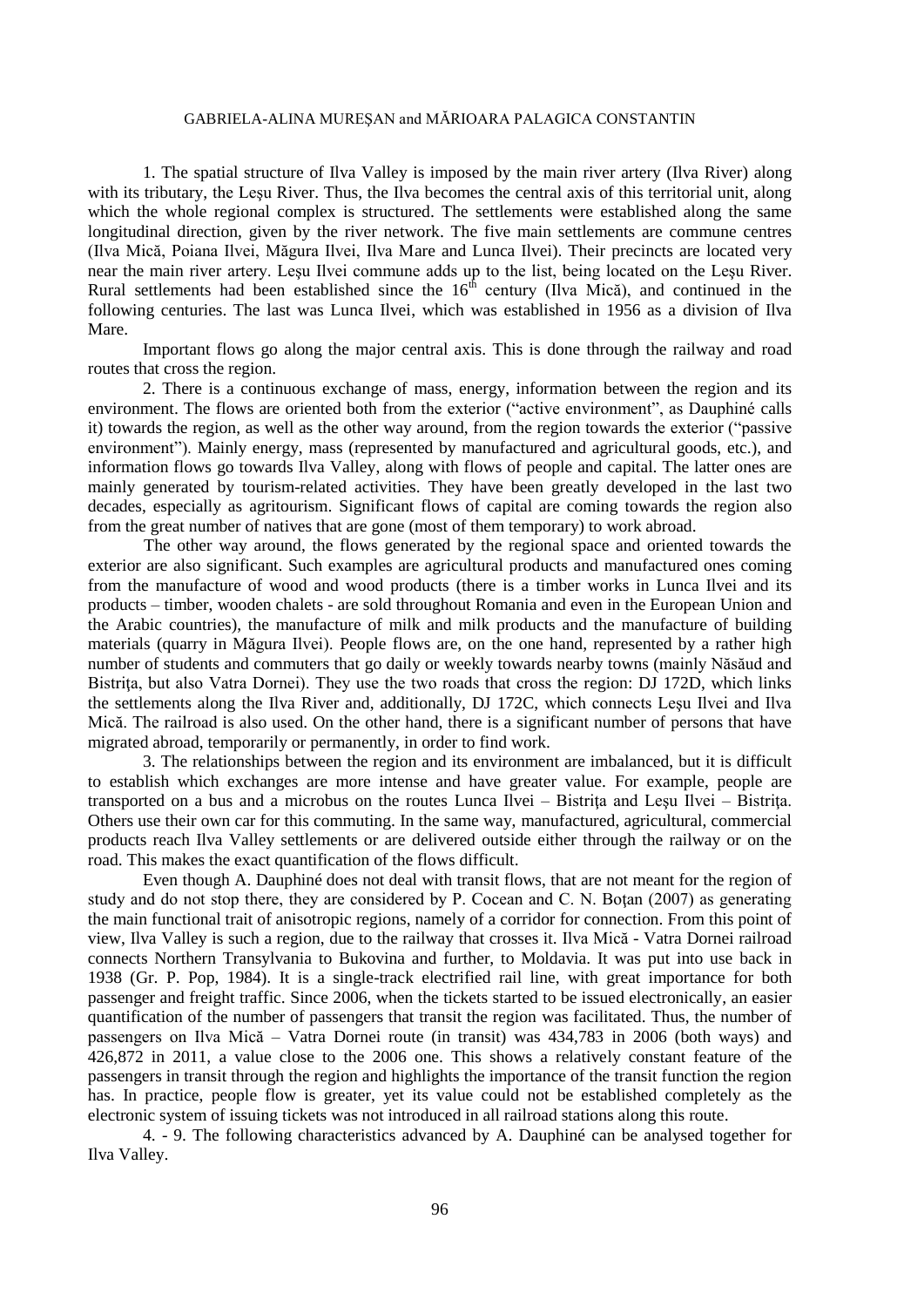#### VIEWS ON THE ANISOTROPIC NATURE OF ILVA VALLEY REGION

First, due to continuous exchanges between the region and its environment, the region under analysis functions as a territorial system, characterised by circuits of positive self-regulatory loops: the presence of the morphological axis represented by the Ilva River generated the establishment of transportation routes (railroad and road) which support other activities (agriculture, manufacture, transportation, tourism, and trade). The areas covered with woods on the nearby mountains helped the development of wood exploitation activities which, at their turn, triggered the development of the manufacture of wood and wood products (timber works in Lunca Ilvei). Even though the transportation axis (especially the railroad, then the road) was not transformed in a real development axis as in Dauphiné's model, which to boost the development of the settlements along it, the transportation axis represents, along with the river, the central element of this space, generating an anisotropic spatial structure. One can say that this spatial structure is irreversible. The flows go along the central axis, which determines an anisotropic functional structure to the analysed space. There is a concordance between the anisotropic spatial structure and the functional one for the moment. This allows us to place this territorial unit in the category of anisotropic territorial systems. Nevertheless, its functional structure is not irreversible. It is possible that, under the action of disruptive factors from the active environment of the region, this functionality to be changed. If people or even freight flows on Ilva Mică – Vatra Dornei route stopped (if, hypothetically, a new railroad were built in a more accessible region), the anisotropic functional structure would disappear, yet without changing the spatial structure.

Several centres (subsystems, in Dauphiné's opinion) have a polarising function. They are located along the main axis. These are represented by the five settlements spread along Ilva Valley, all commune centres: Ilva Mică, Poiana Ilvei, Măgura Ilvei, Ilva Mare, Lunca Ilvei, to which Leşu Ilvei is added. Even if Ilva Mică can be considered the main centre of the region (due to its demographic dimensions, its functions and facilities), its influence on the whole regional complex is only partial. The inter-relations among these polarising centres are done in series (the outputs from a system represent inputs for the following one).

Concerning the peripheral subsystems, located on each side of the main axis, they hardly exist within Ilva Valley. In reality, besides the commune centres, there are other three villages: Arşiţa (belonging to Măgura Ilvei commune), Ivăneasa (Ilva Mare), and Lunca Leşului (Leşu Ilvei). There are no inter-relations among these, but they are integrated into the regional space through the relations they have with the structuring axis (connected in parallel, in conformity with the model developed by Dauphiné). Consequently, there are no dissymmetrical flows of mass, energy and information within the region which to determine spatial disparities of central space (favoured by its location along the axis that structures it) – peripheral (marginalised) space type.

#### **CONCLUSIONS**

The analysis conducted on Ilva Valley, on the main characteristics that define an anisotropic region, make us state that this territorial unit has clear traits of anisotropy. Considering the fact that it does not have all the characteristics identified by Dauphiné for a typical anisotropic region, we can say Ilva Valley is an anisotropic space or a developing anisotropic region. It is true that at some point it can lose its functionality, but the anisotropic spatial structure, generated by the river artery on which the transportation routes have developed, will remain.

Nevertheless, our opinion is that it is less likely that the anisotropic functional structure to disappear, even though anisotropic regions are vulnerable under the action of an active environment (A. Dauphiné). The flows (either the ones specific to the region or the transitory ones) might decrease in intensity or, on the contrary, increase. The main road that connects the settlements along the Ilva Valley is in a rather precarious state, being under construction; the railroad has not been rehabilitated for a long time. Railroad transportation has sections with speed restrictions; however, as it has been showed, train passenger traffic is relatively constant. Road transportation for persons and freight between Ilva Valley and Vatra Dornei is lacking at present as there is no road to facilitate it. There is the idea of a project to enable such a connection to Vatra Dornei, which would continue the present DJ